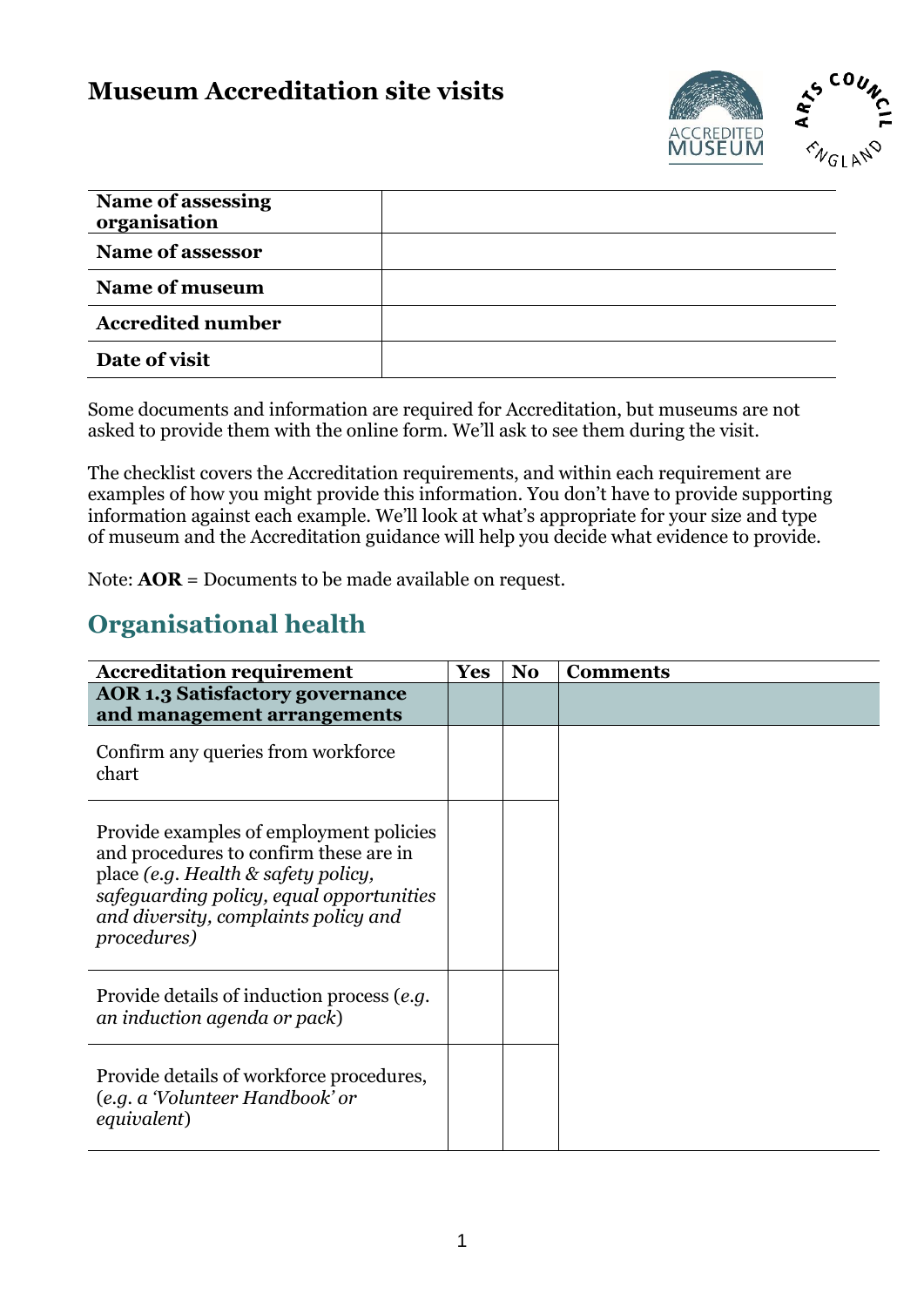| <b>Accreditation requirement</b>                                                                                                        | Yes | N <sub>o</sub> | <b>Comments</b>   |
|-----------------------------------------------------------------------------------------------------------------------------------------|-----|----------------|-------------------|
| AOR 3.2 Risk assessment of                                                                                                              |     |                |                   |
| security arrangements                                                                                                                   |     |                |                   |
| Confirm expert advice e.g. written reports /notes of meetings from specialists indicated in                                             |     |                |                   |
| application                                                                                                                             |     |                |                   |
| Confirm date of last security review<br>(must be within five years)                                                                     |     |                |                   |
| Internal specialist or specialist from<br>another museum                                                                                |     |                | Date:             |
| Local police liaison/community safety<br>officer                                                                                        |     |                | Date:             |
| Alarm or insurance provider                                                                                                             |     |                | Date:             |
| <b>National Security Adviser</b>                                                                                                        |     |                | Date:             |
| <b>Other</b>                                                                                                                            |     |                | Details:<br>Date: |
| If expert advice not obtained evidence of<br>risk assessment using The Security Audit<br>framework on the Collections Trust<br>website. |     |                | Date:             |
| Confirm security advice covers arrangements for:                                                                                        |     |                |                   |
| Workforce and visitors                                                                                                                  |     |                |                   |
| Buildings/site                                                                                                                          |     |                |                   |
| Collections on display                                                                                                                  |     |                |                   |
| Collections in store, in offices or off site                                                                                            |     |                |                   |
| Collections information                                                                                                                 |     |                |                   |

| <b>Accreditation requirement</b>                                                                       | Yes | No | <b>Comments</b> |
|--------------------------------------------------------------------------------------------------------|-----|----|-----------------|
| AOR 3.3 A Clear, workable<br>emergency plan                                                            |     |    |                 |
| Review procedure and date of review<br>(minimum five years)                                            |     |    |                 |
| Confirm arrangements for the workforce,<br>visitors, collections and collections<br>information        |     |    |                 |
| Confirm plan covers risk assessments of<br>threats (fire, water, theft, vandalism etc.)                |     |    |                 |
| Confirm how plan is authorised,<br>maintained, communicated, tested and<br>made available to workforce |     |    |                 |
| Work with emergency services                                                                           |     |    |                 |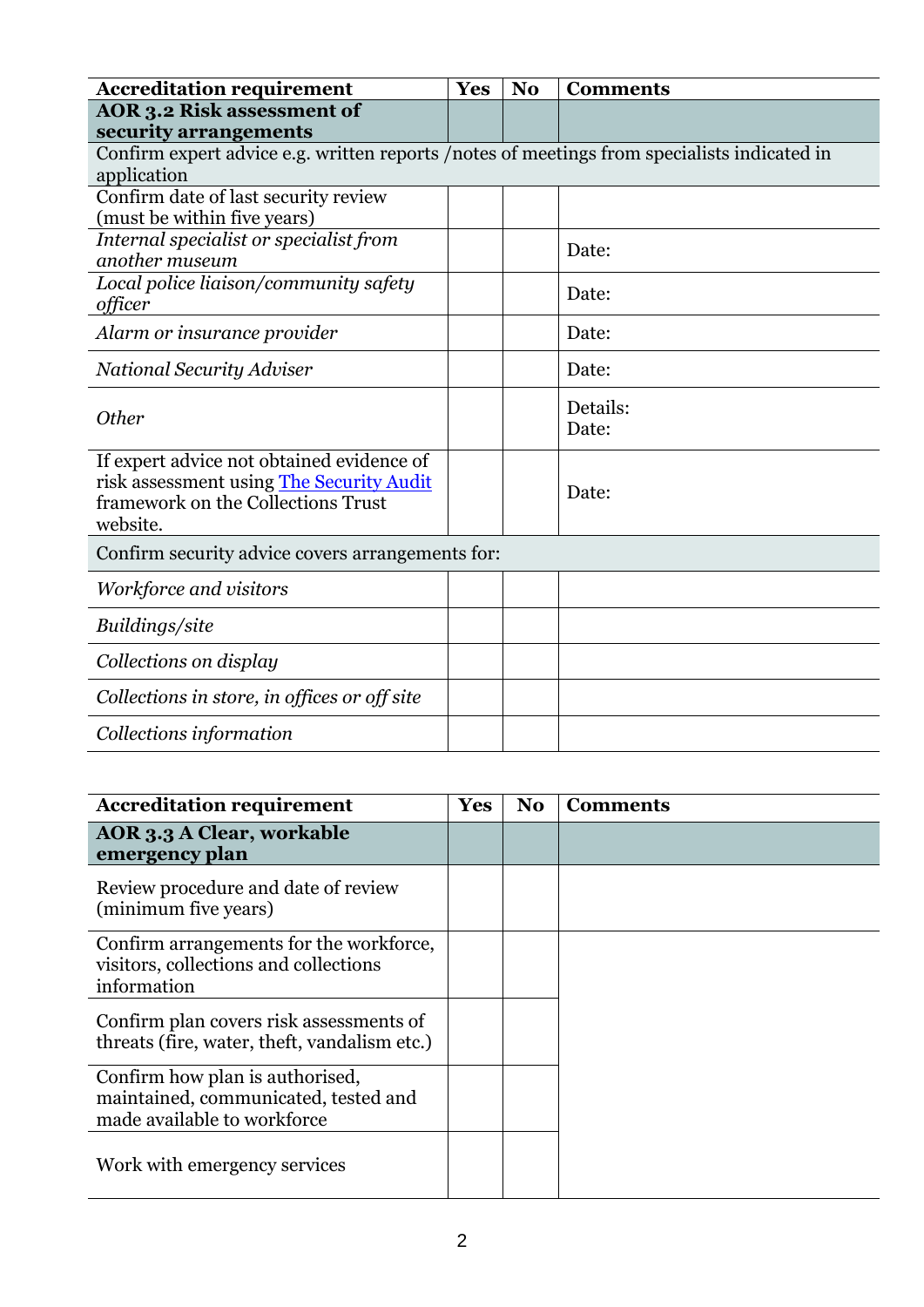| Links to other emergency plans e.g. shared<br>building (if applicable) |  |
|------------------------------------------------------------------------|--|
| Salvage priorities                                                     |  |
| First aid steps for damaged objects (e.g.<br>access to emergency kit)  |  |

# **Managing collections**

| <b>Accreditation requirement</b>                                  | <b>Yes</b> | N <sub>0</sub> | <b>Comments</b> |
|-------------------------------------------------------------------|------------|----------------|-----------------|
| <b>AOR</b> 5.2 Spectrum primary<br>procedures                     |            |                |                 |
| Confirm procedural manual exists                                  |            |                | Spectrum 5.0    |
| Written by:                                                       |            |                |                 |
| Review date:                                                      |            |                |                 |
|                                                                   |            |                |                 |
| Confirm implementation of Spectrum 5.0<br>nine primary procedures |            |                |                 |
| Object entry                                                      |            |                |                 |
| Acquisition and accessioning                                      |            |                |                 |
| Location and movement control                                     |            |                |                 |
| Inventory                                                         |            |                |                 |
| Cataloguing                                                       |            |                |                 |
| Object exit                                                       |            |                |                 |
| Loans in (borrowing objects)                                      |            |                |                 |
| Loans out (lending objects)                                       |            |                |                 |
| Documentation planning                                            |            |                |                 |
|                                                                   |            |                |                 |

| Documentation planning                                                               |  |                  |
|--------------------------------------------------------------------------------------|--|------------------|
| No inventory backlogs                                                                |  | Go to 6.2        |
| Inventory backlog exists                                                             |  | Completion date: |
| Plans to develop collection<br>documentation with clear priorities and<br>timescales |  |                  |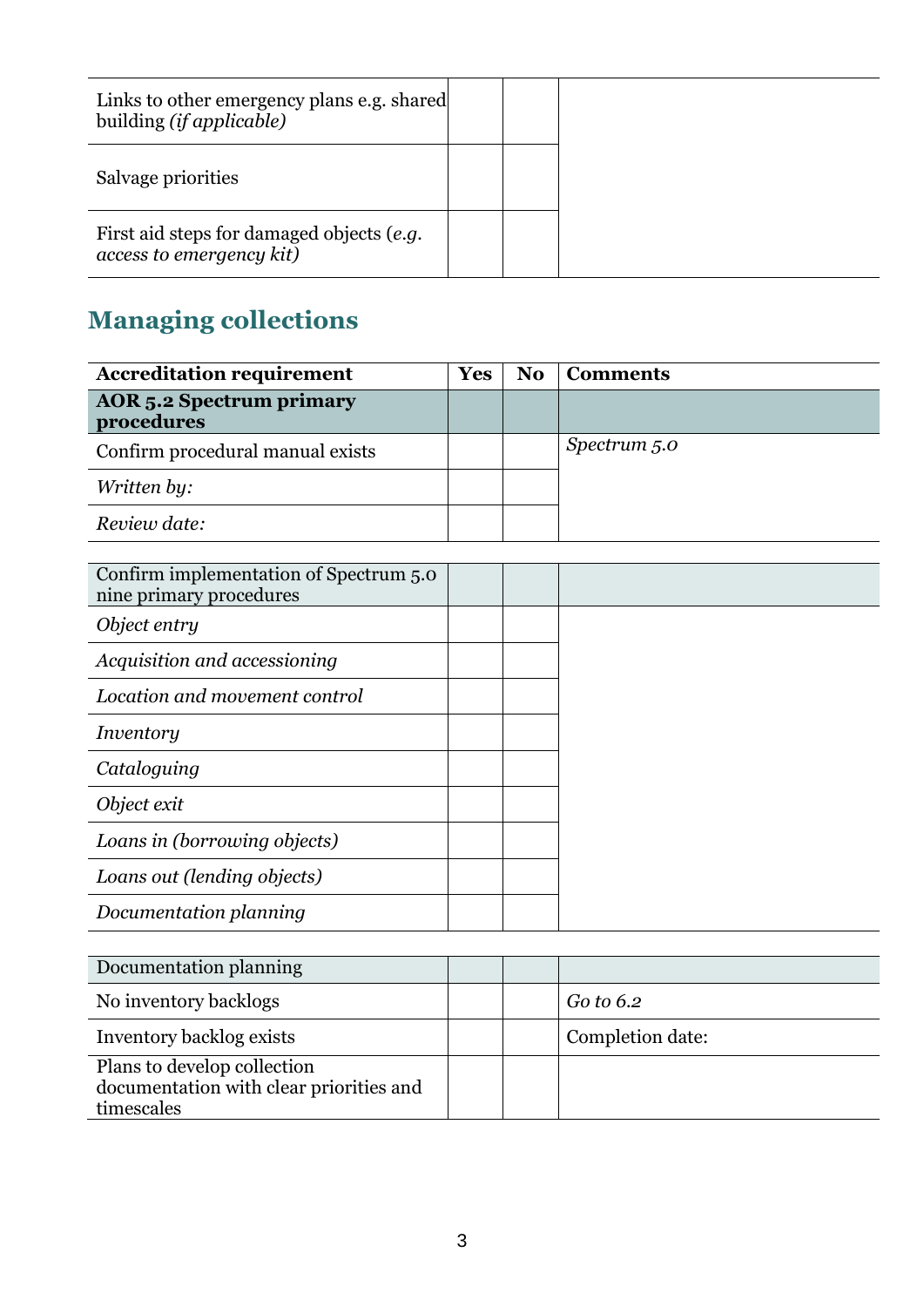#### **Documentation in practice demonstration – object to record**

| Accession<br>number | <b>Description</b> | (Y/N) | Located   Comments |
|---------------------|--------------------|-------|--------------------|
|                     |                    |       |                    |
|                     |                    |       |                    |
|                     |                    |       |                    |
|                     |                    |       |                    |
|                     |                    |       |                    |

### **Documentation in practice demonstration – record to object**

| <b>Accession</b><br>number | Description | (Y/N) | <b>Located   Comments</b> |
|----------------------------|-------------|-------|---------------------------|
|                            |             |       |                           |
|                            |             |       |                           |
|                            |             |       |                           |
|                            |             |       |                           |
|                            |             |       |                           |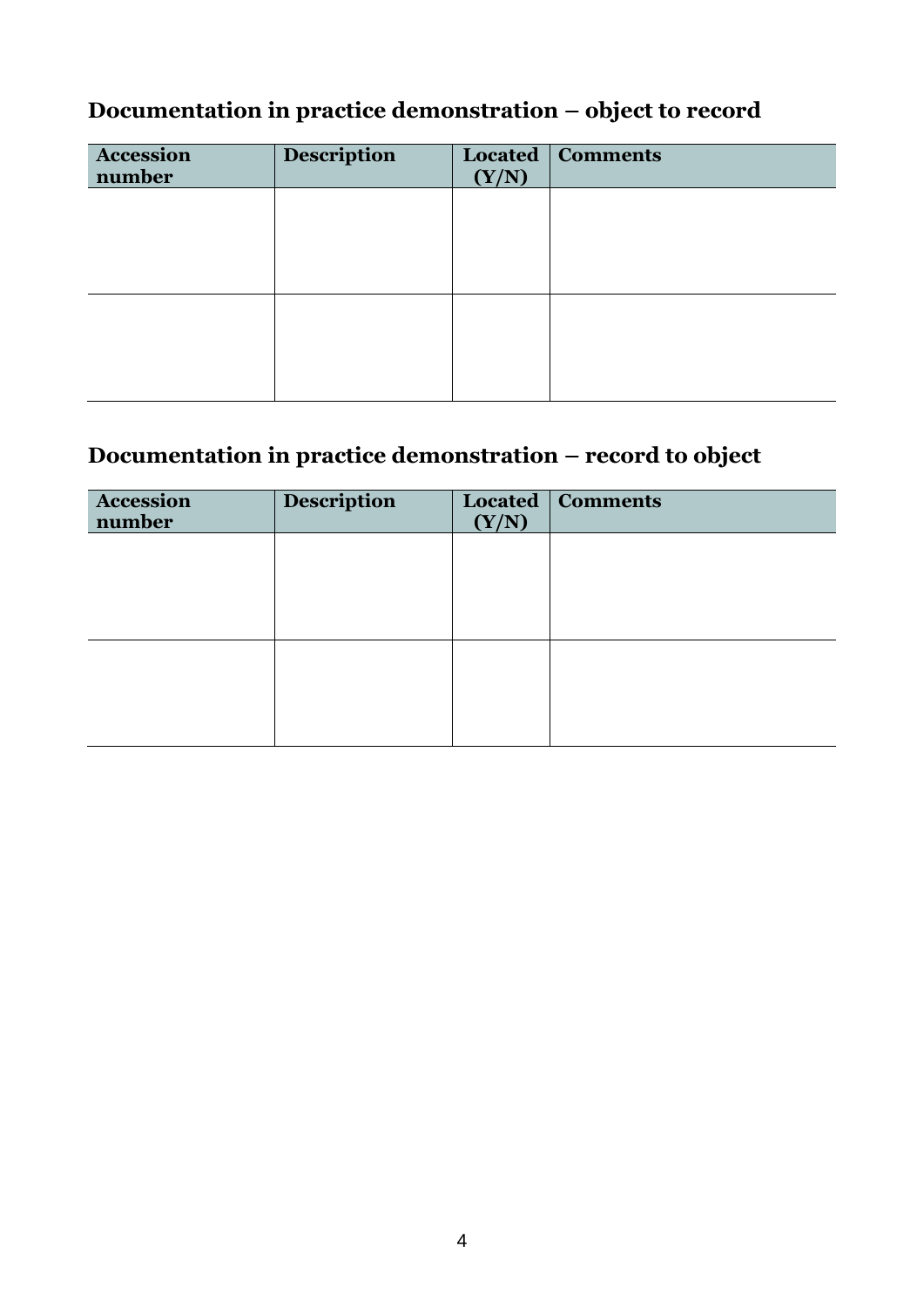| <b>Accreditation requirement</b>                                                     | Yes | N <sub>0</sub> | <b>Comments</b> |
|--------------------------------------------------------------------------------------|-----|----------------|-----------------|
| <b>AOR 6.2 Collections care and</b><br>conservation plan                             |     |                |                 |
| <b>Collections overview</b>                                                          |     |                |                 |
| Overview of current<br>collections/awareness of collection needs                     |     |                |                 |
| Identify vulnerable items & priorities for<br>action with timescales                 |     |                |                 |
| Identify main threats for collections on<br>display & in stores                      |     |                |                 |
| <b>Environmental monitoring &amp; control</b>                                        |     |                |                 |
| Suitable building conditions for<br>collections, incl. maintenance info              |     |                |                 |
| Appropriate environmental conditions                                                 |     |                |                 |
| Environmental monitoring programmes<br>(temperature, light and relative<br>humidity) |     |                |                 |
| Arrangements for pest management                                                     |     |                |                 |
| Regular cleaning/inspection                                                          |     |                |                 |
| Appropriate packing and storage<br>techniques, material, equipment                   |     |                |                 |
| <b>Resources &amp; advice</b>                                                        |     |                |                 |
| Resources to deliver the plan                                                        |     |                |                 |
| Access professional conservation advice                                              |     |                |                 |

| All museums except independent size 1&2:                      |  |  |  |
|---------------------------------------------------------------|--|--|--|
| Planned programme of remedial &<br>preventative work          |  |  |  |
| Arrangements for employing<br>contract/freelance conservators |  |  |  |
| Review periods/timetabled actions                             |  |  |  |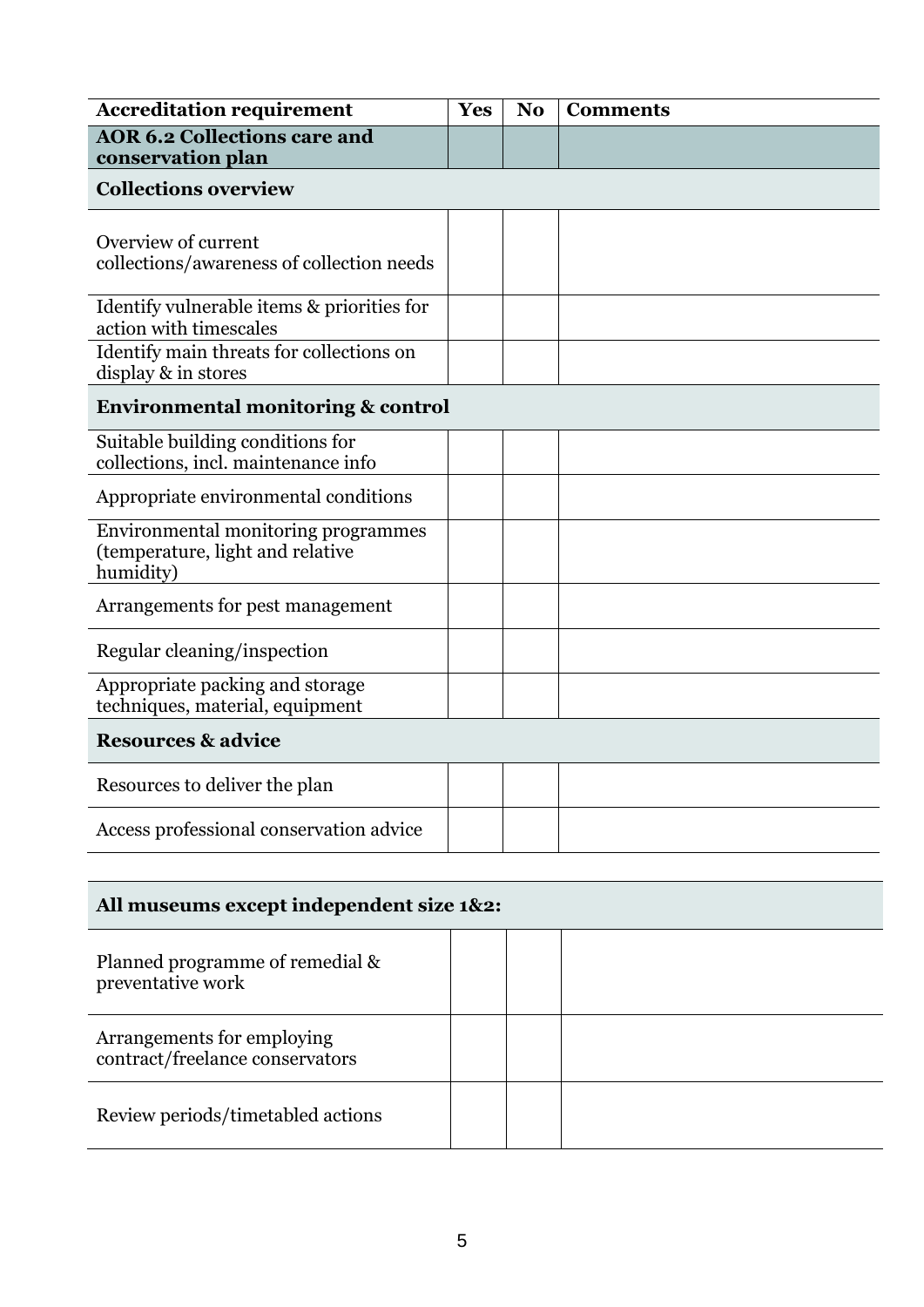# **Users and their Experiences**

| <b>Accreditation requirement</b>                                                                                          | Yes | N <sub>o</sub> | <b>Comments</b> |  |
|---------------------------------------------------------------------------------------------------------------------------|-----|----------------|-----------------|--|
| 7.2 An access plan                                                                                                        |     |                |                 |  |
| Confirm how the museum identify access issues                                                                             |     |                |                 |  |
| Confirm date of last access assessment<br>(at least every five years)                                                     |     |                |                 |  |
| In-house review<br>(e.g. access checklist, facilities checklist,<br>review of interpretation and collections<br>use)      |     |                |                 |  |
| <b>External review</b><br>(e.g. Focus groups, support agencies,<br>advocacy groups, charities, experts)                   |     |                |                 |  |
| <b>Other</b>                                                                                                              |     |                |                 |  |
|                                                                                                                           |     |                |                 |  |
| Orientation and signage                                                                                                   |     |                |                 |  |
| Information available externally<br>(e.g. nameplates, directional signs,<br>information boards, site plans, other)        |     |                |                 |  |
| Information available internally<br>(e.g. guidebook/leaflet, directional signs,<br>floor plans, information point, other) |     |                |                 |  |
|                                                                                                                           |     |                |                 |  |
| Confirm accessible public facilities                                                                                      |     |                |                 |  |
| Toilets                                                                                                                   |     |                |                 |  |
| Refreshments                                                                                                              |     |                |                 |  |
| <b>Car Parking</b>                                                                                                        |     |                |                 |  |
| Other                                                                                                                     |     |                |                 |  |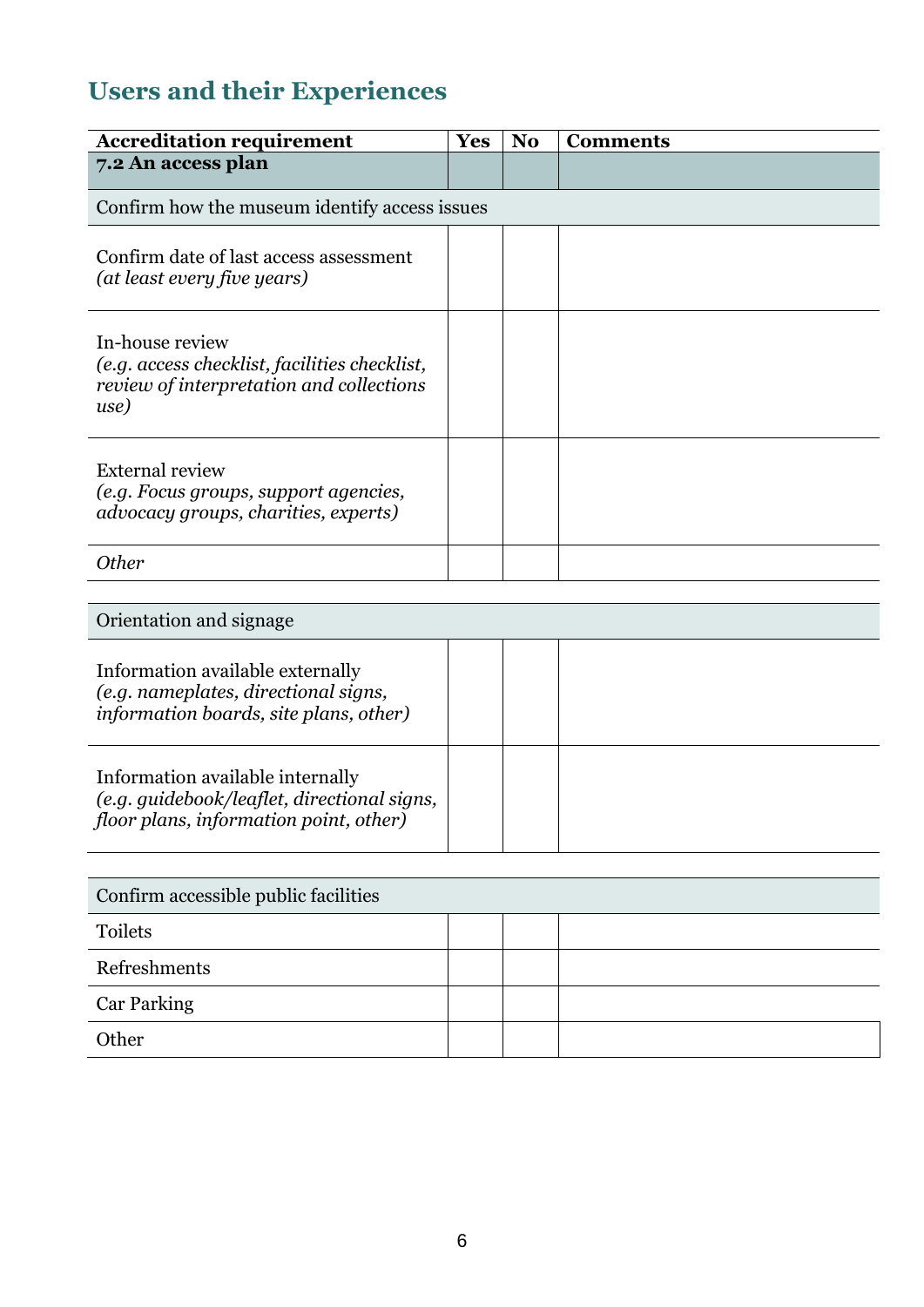| <b>Accreditation requirement</b>                                                                                                                                                                                                                                                                                                                                      | <b>Yes</b> |  | N <sub>0</sub> | <b>Comments</b> |
|-----------------------------------------------------------------------------------------------------------------------------------------------------------------------------------------------------------------------------------------------------------------------------------------------------------------------------------------------------------------------|------------|--|----------------|-----------------|
| 8.1 Understanding users and non-                                                                                                                                                                                                                                                                                                                                      |            |  |                |                 |
| users                                                                                                                                                                                                                                                                                                                                                                 |            |  |                |                 |
| Confirm how the museum consults with its users and non-users and what it does with this                                                                                                                                                                                                                                                                               |            |  |                |                 |
| information                                                                                                                                                                                                                                                                                                                                                           |            |  |                |                 |
| Examples can include:<br>Visitor books & analysis process<br>(benchmarking)<br>Comment cards & analysis<br>٠<br>process<br>Exit surveys (or analysed reports)<br>Market research (or analysed<br>٠<br>reports)<br>Friends Group - 'Minutes' etc and<br>analysis process<br>Focus Groups – consultation<br>plan; transcript; analysis report<br>Postcode analysis<br>п |            |  |                |                 |
| Workforce consultation and<br>analysis<br><b>Other</b>                                                                                                                                                                                                                                                                                                                |            |  |                |                 |
|                                                                                                                                                                                                                                                                                                                                                                       |            |  |                |                 |

| <b>Accreditation requirement</b>                                                                                                                                                                                                                                                                                                                                                                  | <b>Yes</b> | N <sub>0</sub> | <b>Comments</b> |  |  |
|---------------------------------------------------------------------------------------------------------------------------------------------------------------------------------------------------------------------------------------------------------------------------------------------------------------------------------------------------------------------------------------------------|------------|----------------|-----------------|--|--|
| 9.1 Stimulating learning and<br>discovery activities                                                                                                                                                                                                                                                                                                                                              |            |                |                 |  |  |
| Confirm effective learning and engagement activities                                                                                                                                                                                                                                                                                                                                              |            |                |                 |  |  |
| Examples can include:<br>Specialist lectures or talks<br>Groups, self-led or guided tours<br>Self-led learning opportunities<br>Partnerships to support learning<br>(for e.g. special interest groups,<br>local community groups, further<br>education providers or adult<br><i>learning</i> )<br>Publications<br>٠<br>Learning resources<br>Visitor information available for<br>groups<br>Other |            |                |                 |  |  |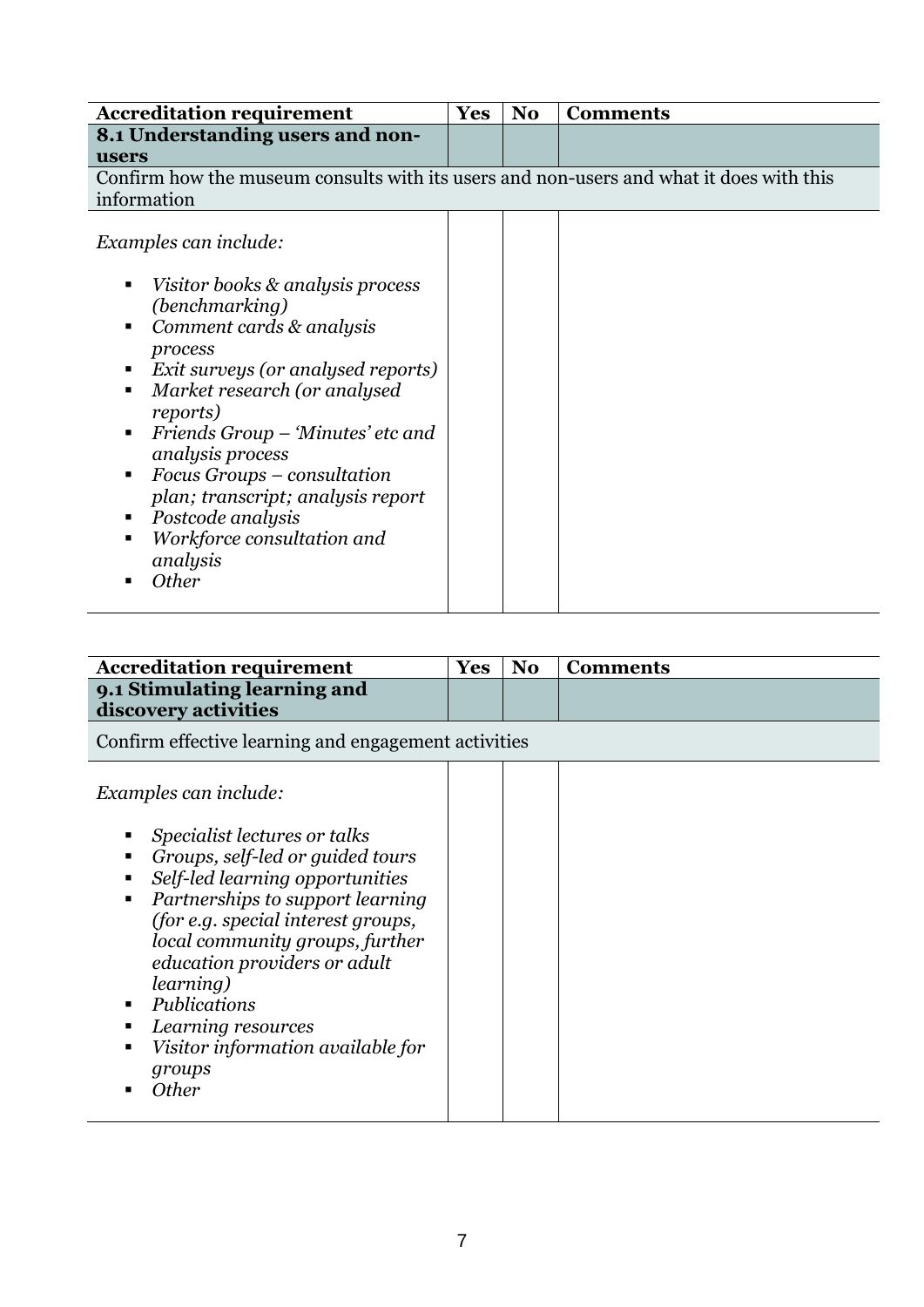| Confirm publications, research and facilities available to users                                                                                                                                                                                                                                                      |  |  |  |  |
|-----------------------------------------------------------------------------------------------------------------------------------------------------------------------------------------------------------------------------------------------------------------------------------------------------------------------|--|--|--|--|
| Promotional events                                                                                                                                                                                                                                                                                                    |  |  |  |  |
| Printed material                                                                                                                                                                                                                                                                                                      |  |  |  |  |
| Website                                                                                                                                                                                                                                                                                                               |  |  |  |  |
| Database research                                                                                                                                                                                                                                                                                                     |  |  |  |  |
| Research facilities for users                                                                                                                                                                                                                                                                                         |  |  |  |  |
| Research results (publications, articles;<br>exhibition fliers)                                                                                                                                                                                                                                                       |  |  |  |  |
| Other                                                                                                                                                                                                                                                                                                                 |  |  |  |  |
| Confirm collections are on display                                                                                                                                                                                                                                                                                    |  |  |  |  |
| Permanent exhibitions of material from<br>collection                                                                                                                                                                                                                                                                  |  |  |  |  |
| Temporary exhibitions of material from<br>collection                                                                                                                                                                                                                                                                  |  |  |  |  |
| Access arrangements to store                                                                                                                                                                                                                                                                                          |  |  |  |  |
| Confirm how the collections are interpreted                                                                                                                                                                                                                                                                           |  |  |  |  |
| Examples can include:<br>Appropriate labels and panels<br>Printed guides and catalogues<br>٠<br>Oral recordings, films, sound<br>archives<br>Guided tours<br>Live interpretation<br>Interactives<br>Audio guides<br>Trails<br>٠<br><i><b>Quizzes</b></i><br>Dressing up<br>٠<br>Handling collections<br>Apps<br>Other |  |  |  |  |